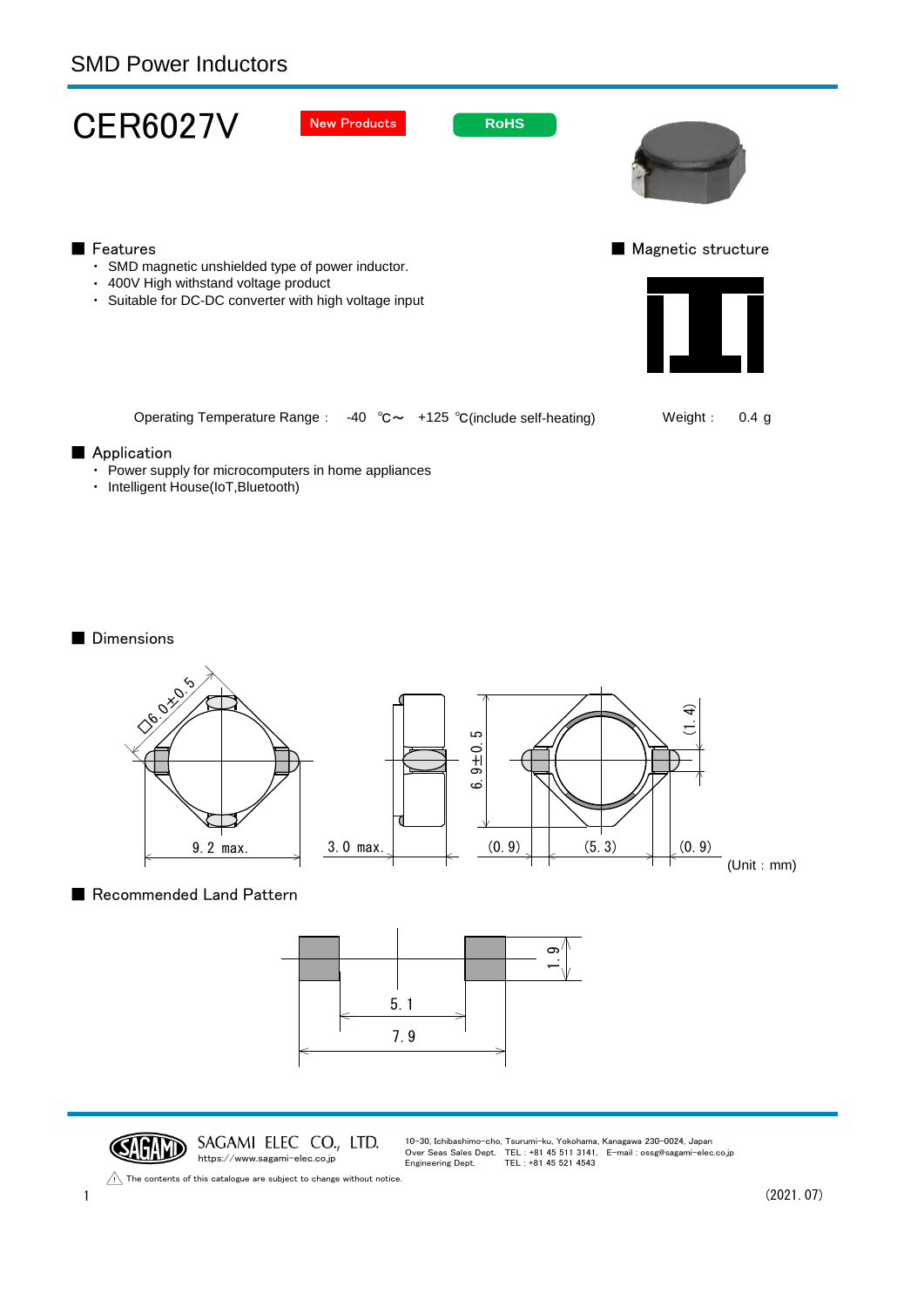## ■ Specifications

| SAGAMI Part No. | Inductance      | <b>DCR</b> | Rated current     |         |                   |         |
|-----------------|-----------------|------------|-------------------|---------|-------------------|---------|
|                 |                 | Resistance | DC saturation     |         | Teperature rise   |         |
|                 |                 |            | allowable current |         | allowable current |         |
|                 | (HH)            | (mΩ)       | (A)               |         | (A)               |         |
|                 |                 | $±30\%$    | Spec.             | Typical | Spec.             | Typical |
| CER6027V-101M   | $100 + 20%$     | 0.460      | 0.400             | 0.570   | 0.700             | 0.880   |
| CER6027V-151M   | 150 ±20%        | 0.650      | 0.330             | 0.470   | 0.570             | 0.710   |
| CER6027V-221M   | $220 + 20%$     | 1.05       | 0.260             | 0.370   | 0.440             | 0.550   |
| CER6027V-331M   | 330 $\pm 20\%$  | 1.73       | 0.220             | 0.310   | 0.350             | 0.440   |
| CER6027V-471M   | 470 $±20%$      | 2.23       | 0.170             | 0.240   | 0.310             | 0.390   |
| CER6027V-681M   | 680 $±20%$      | 3.29       | 0.150             | 0.210   | 0.260             | 0.320   |
| CER6027V-102M   | $1000 \pm 20\%$ | 3.99       | 0.140             | 0.200   | 0.220             | 0.270   |
|                 |                 |            |                   |         |                   |         |
|                 | ۰               | -          |                   | -       |                   |         |
|                 |                 |            |                   |         |                   |         |

• Inductance Measuring Condition : 100kHz,1V

・Rated current : DC saturation allowable current or Temperature rise allowable current,whichever is smaller. 1.DC saturation allowable current(Spec.) : value of inductance decrease within 35%.

DC saturation allowable current(Typical) : value of inductance decrease ####

2.Temperature rise allowable current(Spec.) Temperature rise allowable current(Typical)

- : A rise in temperature of core surface is within 40℃.
- : A rise in temperature of core surface is 40°C.

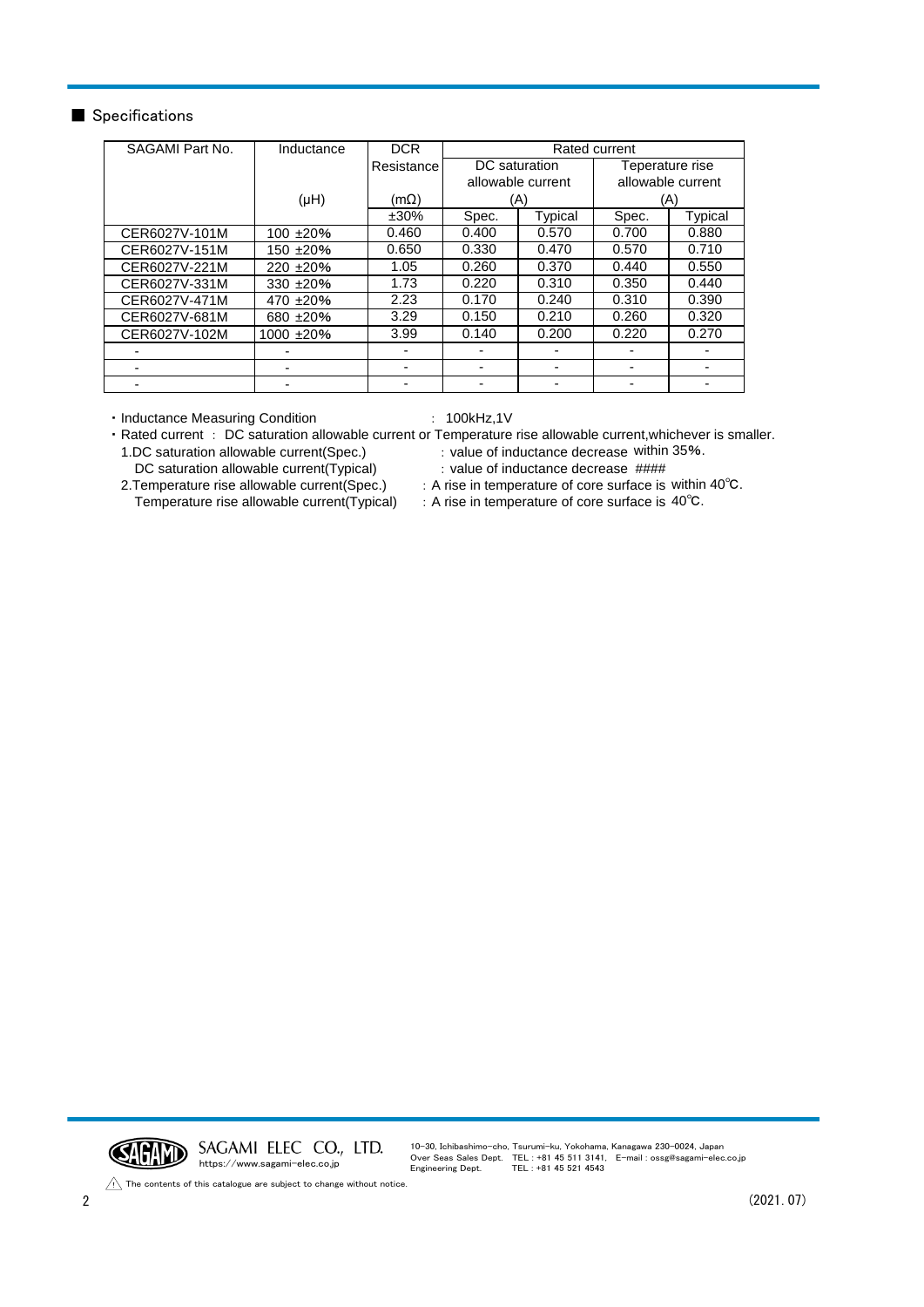

## **DC bias characteristics vs Temperature Rise Graph**

CHID サガミ エレク株式会社<br>SAGAMI ELEC CO., LTD.